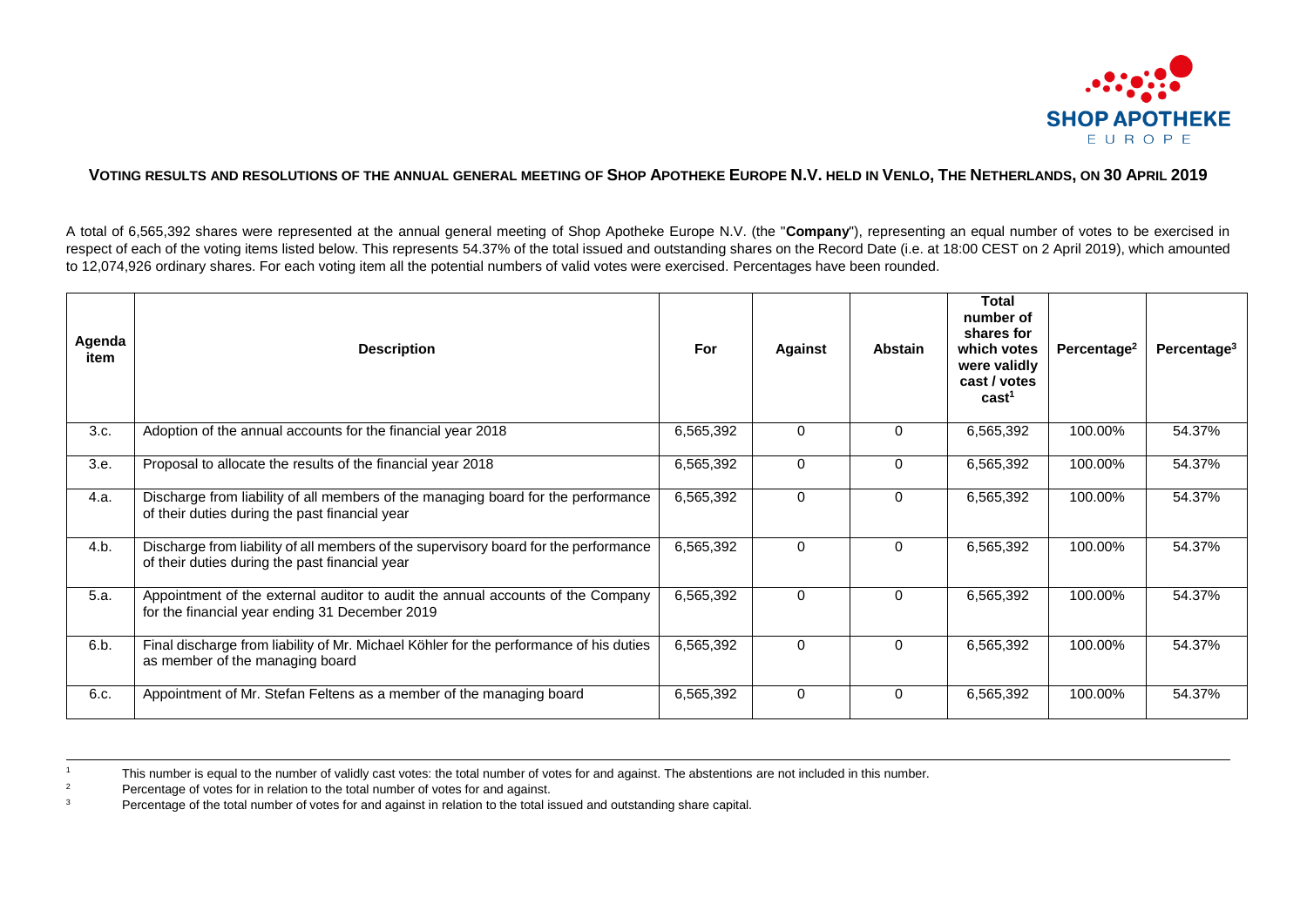

| Agenda<br>item | <b>Description</b>                                                                                                                                                                                                                                                                             | For                                                                                    | <b>Against</b> | <b>Abstain</b> | <b>Total</b><br>number of<br>shares for<br>which votes<br>were validly<br>cast / votes<br>cast <sup>1</sup> | Percentage <sup>2</sup> | Percentage $3$ |  |
|----------------|------------------------------------------------------------------------------------------------------------------------------------------------------------------------------------------------------------------------------------------------------------------------------------------------|----------------------------------------------------------------------------------------|----------------|----------------|-------------------------------------------------------------------------------------------------------------|-------------------------|----------------|--|
| 6.d.           | Approval and ratification of granting stock options to Mr. Stefan Feltens                                                                                                                                                                                                                      | 6,561,962                                                                              | 3,430          | $\Omega$       | 6,565,392                                                                                                   | 99.95%                  | 54.34%         |  |
| 6.e.           | Re-appointment of Mr. Dr. Ulrich Wandel as a member of the managing board                                                                                                                                                                                                                      | 6,565,392                                                                              | $\overline{0}$ | $\mathbf 0$    | 6,565,392                                                                                                   | 100.00%                 | 54.37%         |  |
| 6.f.           | Re-appointment of Ms. Theresa Holler as a member of the managing board                                                                                                                                                                                                                         | 6,565,392                                                                              | $\overline{0}$ | $\mathbf 0$    | 6,565,392                                                                                                   | 100.00%                 | 54.37%         |  |
| 6.g.           | Re-appointment of Mr. Stephan Weber as a member of the managing board                                                                                                                                                                                                                          | 6,565,392                                                                              | $\mathbf 0$    | $\mathbf 0$    | 6,565,392                                                                                                   | 100.00%                 | 54.37%         |  |
| 6.h.           | Re-appointment of Mr. Marc Fischer as a member of the managing board                                                                                                                                                                                                                           | 6,565,392                                                                              | $\mathbf 0$    | $\mathbf 0$    | 6,565,392                                                                                                   | 100.00%                 | 54.37%         |  |
| 7.a.           | Re-appointment of Mr. Jan Pyttel as a member of the supervisory board                                                                                                                                                                                                                          | 6,565,392                                                                              | $\mathbf 0$    | $\overline{0}$ | 6,565,392                                                                                                   | 100.00%                 | 54.37%         |  |
| 7.b.           | Re-appointment of Mr. Björn Söder as a member of the supervisory board                                                                                                                                                                                                                         | 6,565,392                                                                              | $\Omega$       | $\Omega$       | 6,565,392                                                                                                   | 100.00%                 | 54.37%         |  |
| 7.c.           | Re-appointment of Mr. Frank Köhler as a member of the supervisory board                                                                                                                                                                                                                        | 6,565,392                                                                              | $\Omega$       | $\Omega$       | 6,565,392                                                                                                   | 100.00%                 | 54.37%         |  |
| 7.d.           | Re-appointment of Mr. Jérôme Cochet as a member of the supervisory board                                                                                                                                                                                                                       | 6,565,392                                                                              | $\Omega$       | $\Omega$       | 6,565,392                                                                                                   | 100.00%                 | 54.37%         |  |
| 8.a.           | Proposal regarding the granting of rights to acquire shares (stock options) to<br>employees                                                                                                                                                                                                    | 6,561,962                                                                              | 3,430          | $\Omega$       | 6,565,392                                                                                                   | 99.95%                  | 54.34%         |  |
| 9.a.           | Revocation of the current designation of the managing board as the corporate body<br>authorised to issue shares and/or grant rights to acquire shares subject to certain<br>conditions                                                                                                         | The proposal was not necessary and therefore no voting took place on this agenda item. |                |                |                                                                                                             |                         |                |  |
| 9.b.           | Revocation of the current designation of the managing board as the corporate body<br>authorised to restrict or exclude the pre-emptive rights upon the issue of shares<br>and/or the granting of rights to acquire shares as described under agenda item 9.a.<br>subject to certain conditions | The proposal was not necessary and therefore no voting took place on this agenda item. |                |                |                                                                                                             |                         |                |  |